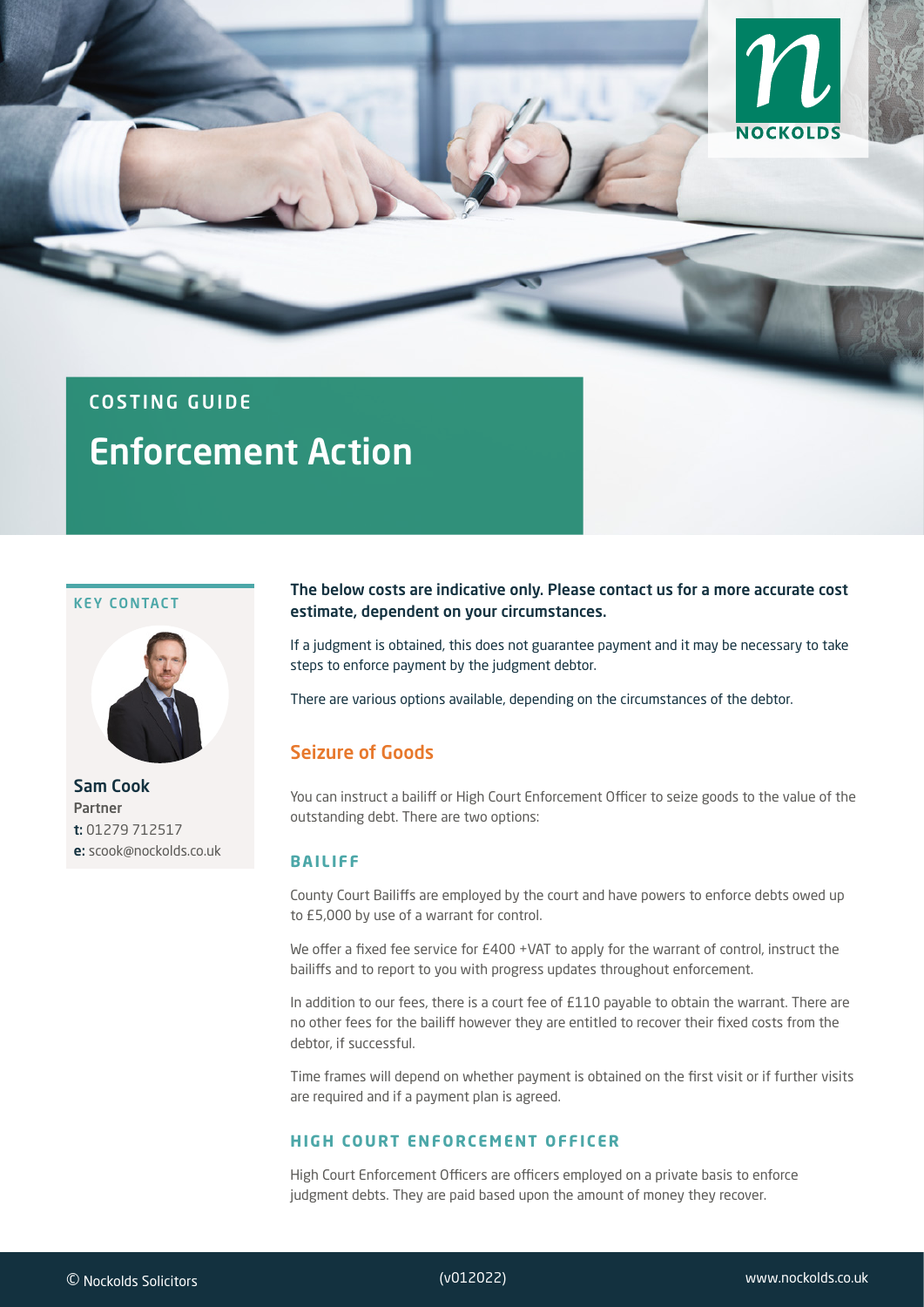To instruct a High Court Enforcement Officer to enforce a debt, the County Court judgment must be transferred up to the High Court for enforcement by way of a High Court writ.

We offer a fixed fee service for £400 +VAT to instruct High Court Enforcement Agents to obtain the High Court writ and to enforce the judgment debt and to report to you with progress updates throughout enforcement.

In addition, there is a court fee of £66 payable to the court to transfer the matter to the High Court for enforcement.

The High Court Enforcement Officers offer their services based upon recovery. If payment is recovered or a payment plan is entered into, they do not charge any additional fees and these fees are recovered from the judgment debtor subject to statutory controls.

If, however, no payment or payment plan is elicited and the High Court Enforcement Officers abort enforcement, there would be an abortive fee of £75 +VAT payable by you to the High Court Enforcement Agency.

Time frames will depend on whether payment is elicited on the first visit or if further visits are required and if a payment plan is agreed.

The above price is exclusive of VAT. VAT is charged in addition to the above at 20%.

## Third Party Debt Order

You can seek an order that requires a third party who holds money on behalf of the debtor to make payment to you in satisfaction of the judgment debt.

Typical examples are where a bank holds money in a bank account belonging to the debtor or a professional advisor holds money on behalf of the debtor.

If a third party debt order is granted, the third party is ordered to make payment of such sums to you as opposed to the debtor.

An application must be made to the court with evidence on the prescribed form. The court will then deal with the matter in two stages:

- » An interim Third Party Debt Order will be made and served upon the third party requesting them to confirm if funds are held to satisfy the judgment debt and to provide details of any funds held by them. The third party will be prevented from disposing of the funds contrary to the order from the time that this is served upon them.
- » A Final Third Party Debt Order will be made, following the provision of information from the third party, requiring the third party to make payment to the judgment creditor within a certain time frame, typically 14 days.

Typically, if the application is not contested, the application is dealt with on paper. Costs in respect of a paper application are likely to be in the region of £500 - £750 +VAT.

In the event that the application is contested and a hearing is required, costs in respect of a contested application are likely to be in the region of £1,000 – £1,500 +VAT and disbursements for a barrister to represent you. A barrister fees for a hearing of this nature are likely to be in the region of £500- £750 +VAT.

Typically applications for a third party debt order can take between one to two months to complete. If, however, the application is contested, the matter will be subject to the court timetable and can take longer.

The above price is exclusive of VAT. VAT is charged in addition to the above at 20%.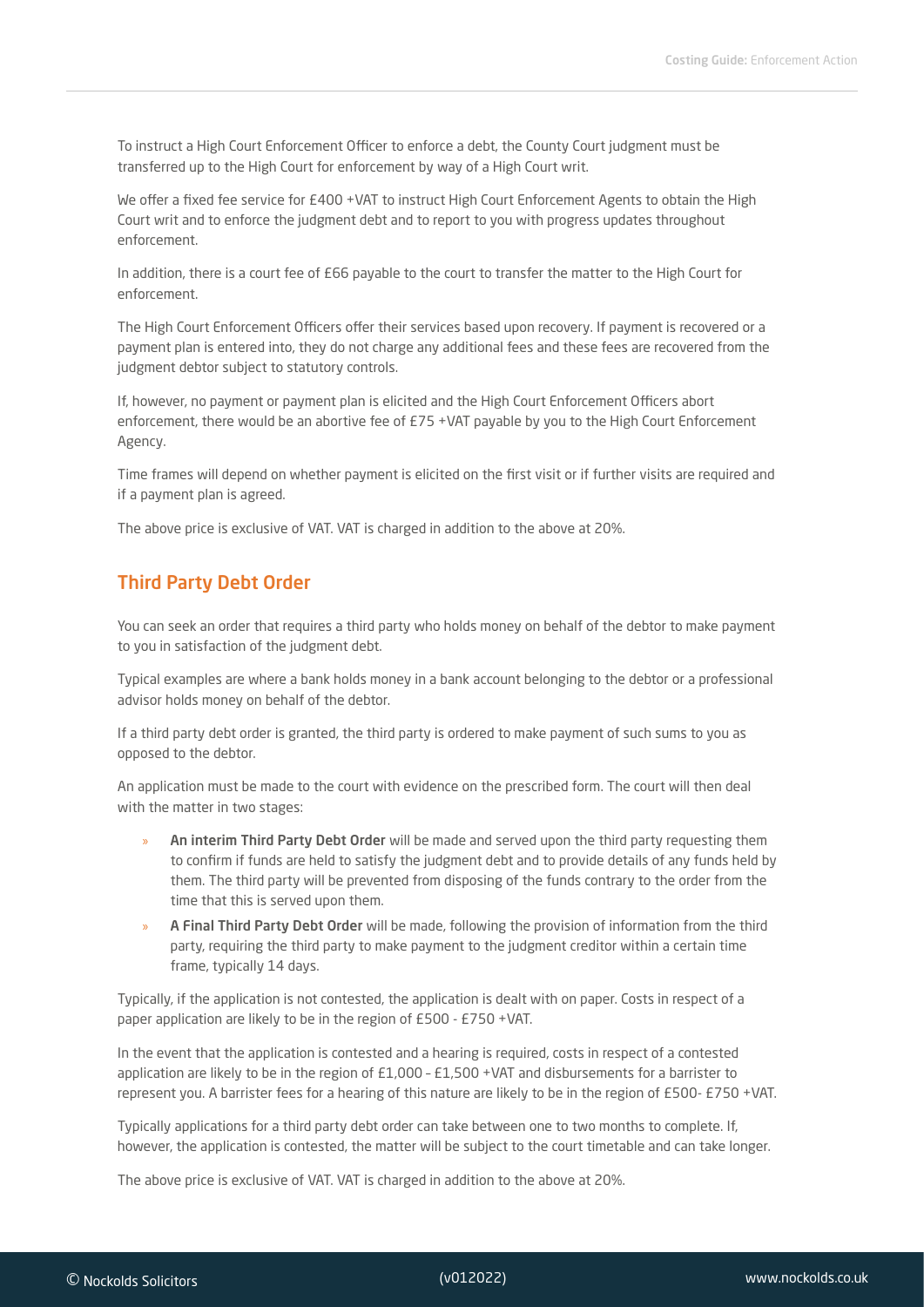# Attachment of Earnings Order

If the debtor is employed it is possible to seek an attachment of earnings order requiring the employer to make deductions directly from the judgment debtor's wages and to pay such sums into court to be paid to the judgment creditor.

To pursue this option, information as to the judgment debtor's employment status must be known. An attachment of earnings order cannot be sought against unemployed or self-employed persons.

The amount to be deducted is calculated by the court, based upon an assessment of the judgment debtor's earnings and outgoings.

The process involves:

- » An application made to court for an attachment of earnings order on the prescribed form;
- » The judgment debtor will be required to provide details of their income and outgoings within a stipulated time. The court can arrange for personal service by a bailiff if the debtor fails to respond;
- » The court will assess the means of the debtor and make an order that the employer make the stipulated deductions;
- » The order will be served upon the employer who has statutory obligations to comply with the terms of the order.

Costs in respect of an application of this nature are likely to be in the region of £300 - £400 +VAT.

In addition, there is a court fee payable to the court at the time of issuing in the sum of £110.

Typically applications for an attachment of earnings order can take between one to two months to complete. The period over which deductions are to be made will vary from debtor to debtor based upon their financial circumstances and the size of the judgment debt.

The above price is exclusive of VAT. VAT is charged in addition to the above at 20%.

## Charging Order

If the judgment debtor owns property or shares, it is possible to seek a charging order to secure the debt against the value of the property or shares.

The processes are different depending on the type of asset.

# **Property**

If the judgment debtor owns property, either jointly or solely, it is possible to secure the judgment debt against the debtor's interest in the property. This will secure the debt (plus interest) against their interest in the property and the charge will be realisable upon sale of the property (subject to any earlier charges and their being sufficient equity in the property at that time).

The process involves:

- » Application on paper, with evidence, on the prescribed form;
- » The court will make an interim charging order which will be served upon the judgment debtor and will identify a date by which the order will be made final. The judgment debtor will have a period of time in which to respond and contest the application;
- » It is necessary to register the interim charging order at the Land Registry to protect the priority of the charge as against future purchasers;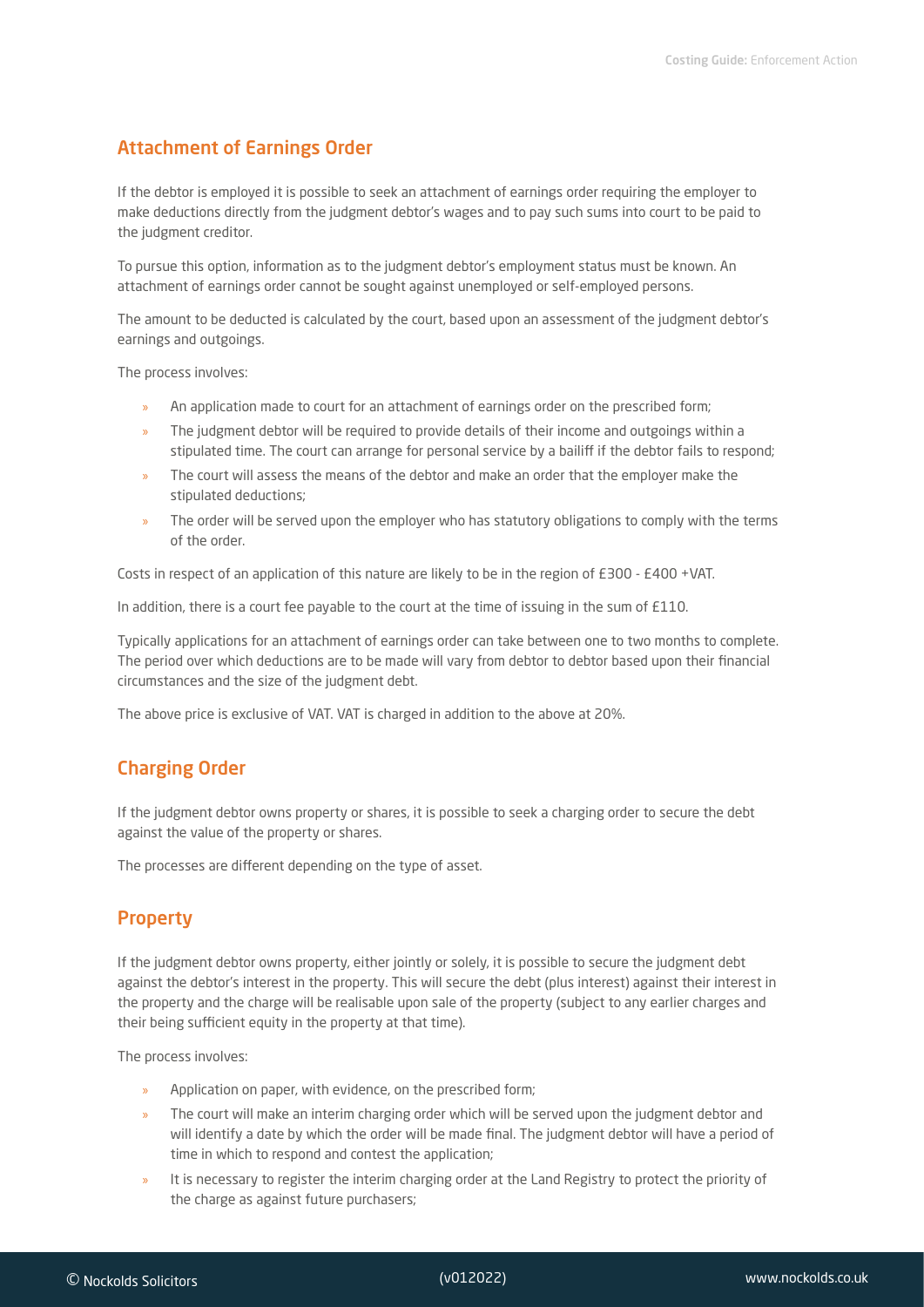- » If the application is not contested, the court will order a final charging order which will need to be served upon the judgment debtor and registered at the Land Registry in the same manner as the interim charging order;
- » If, however, the application is contested the court will list a hearing to determine the application.

If the application is not contested, our fees are typically in the region of £500 +VAT. In addition, the following disbursements will be incurred:

| <b>Disbursement</b>                                     | <b>Fee</b>      |
|---------------------------------------------------------|-----------------|
| <b>Land Registry search</b>                             | E3 per property |
| Land Registry registration of interim charging<br>order | £40             |
| Land Registry registration of final charging order £40  |                 |
| Court fee                                               | £110            |

If the application is defended, typical costs are likely to be in the region of  $£1,000 - £1,500 +VAT$  and disbursements as above and for a barrister to represent you at a hearing. Typical barrister fees for an application of this nature are £500 - £1,000 +VAT.

It should be noted that obtaining a charging order does not secure payment immediately. It will be necessary for the property to be sold to recover payment. It may be that the judgment creditor is willing to wait until the property is sold in light of the interest which will accrue however it may be necessary to take steps to apply for an order for sale if the judgment debtor refuses to sell and payment is required promptly. The costs of obtaining an order for sale are not included in the above and are charged separately (please see below).

The above price is exclusive of VAT. VAT is charged in addition to the above at 20%.

Typically applications for a charging order can take between one to two months to complete if uncontested. However, if the application is contested, the matter will be subject to the court timetable and will take longer to complete.

## Shares

If the judgment debtor owns shares in a limited company it is possible to secure the judgment debt against the debtor's interest in the shares. This will secure the debt (plus interest) against their interest in the shares and the charge will be realisable upon sale of the shares (subject to any earlier charges and their being sufficient equity in the shares at that time).

The process involves:

- » Application on paper, with evidence, on the prescribed form;
- » The court will make an interim charging order which will be served upon the judgment debtor, the company and all other shareholders and which will identify a date by which the order will be made final. The judgment debtor will have a period of time in which to respond and contest the application;
- If the application is not contested, the court will order a final charging order which will need to be served upon the judgment debtor, the company and all other shareholders;
- » If, however, the application is contested the court will list a hearing to determine the application.

If the application is not contested, our fees are typically in the region of £500 +VAT. In addition, the following disbursements will be incurred: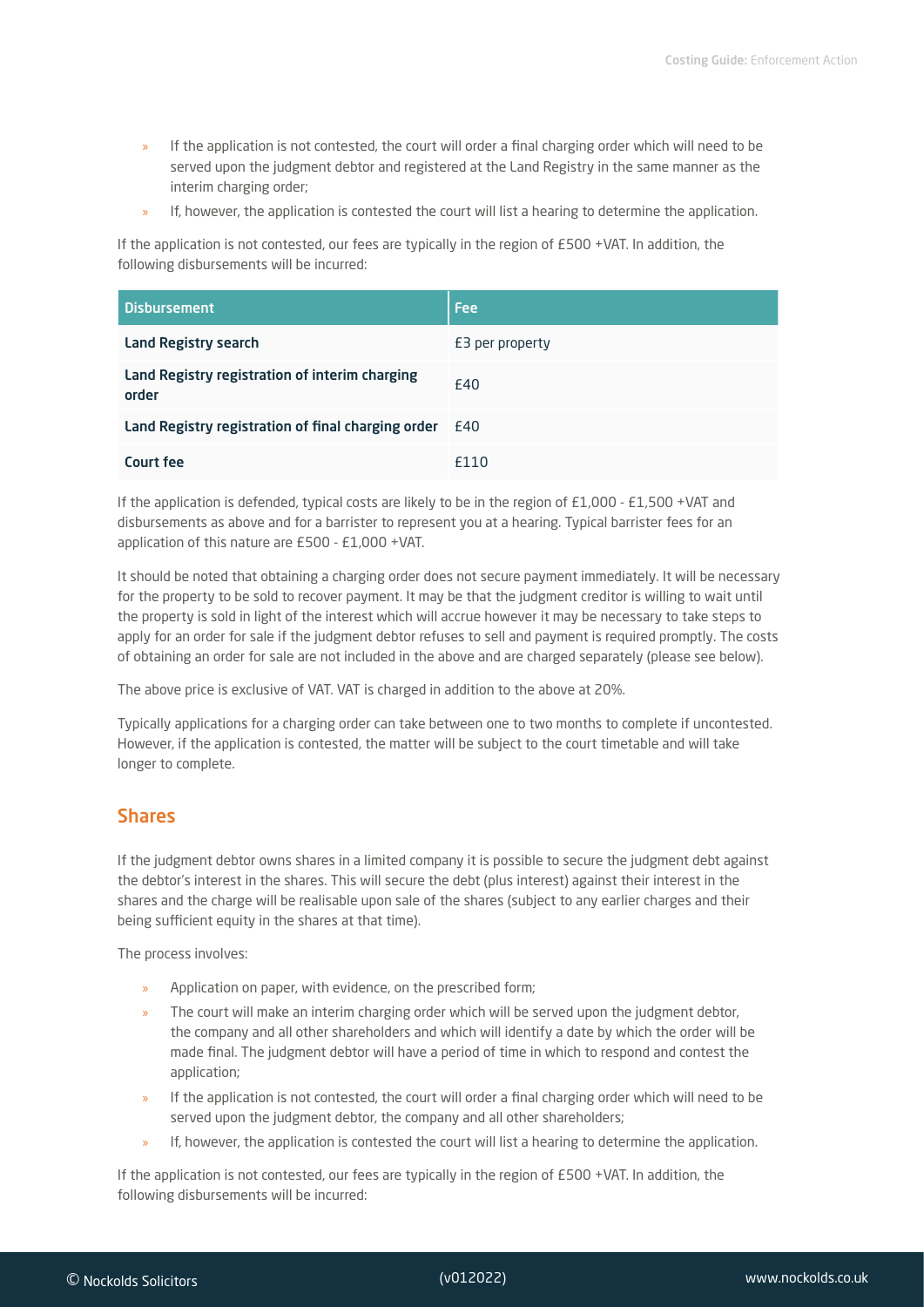| <b>Disbursement</b> | l Feel |
|---------------------|--------|
| <b>Court fee</b>    | £110   |

If the application is defended, typical costs are likely to be in the region of  $E1,000 - E1,500 + VAT$  and disbursements as above and for a barrister to represent you at a hearing. Typical barrister fees for an application of this nature are £500 - £1,000 +VAT.

Typically applications for a charging order can take between one to two months to complete if uncontested. However, if the application is contested, the matter will be subject to the court timetable and will take longer to complete.

It should be noted that obtaining a charging order does not secure payment immediately. It will be necessary for the shares to be sold to recover payment. It may be that the judgment creditor is willing to wait until the shares are sold in light of the interest which will accrue however it may be necessary to take steps to apply for an order for sale if the judgment debtor refuses to sell the shares and payment is required promptly. The costs of obtaining an order for sale are not included in the above and are charged separately (please see below).

The above price is exclusive of VAT. VAT is charged in addition to the above at 20%.

# Order for Sale

If a charging order is secured and you wish to enforce a sale of the property and / or shares, it may be necessary to apply to the court for an order that the property and/or shares be sold and that you be entitled to have conduct of the sale.

The process involves:

- » Making a claim to the court supported by evidence in the form of witness statement;
- » Providing evidence of the value of the property and/or shares and the equity available.

Typically costs in respect of a contested claim for an order for sale can be in the region of £4,000 - £8,000 +VAT and disbursements depending on the points of dispute and complexity of the issues raised in defence for example, interests held in property by third parties, bankruptcy, the number of witnesses relied upon by the other party.

In addition, disbursement will be incurred in respect of barristers fees to represent you at any final hearing which are likely to be in the region of £1,000 - £1,500 +VAT and to obtain a valuation of the asset (likely to be in the region of £100 - £200 in respect of a property, valuation costs to be notified for companies dependent on size and the nature of the business).

The above price is exclusive of VAT. VAT is charged in addition to the above at 20%.

Typically applications for an order for sale can take nine to 18 months to complete.

# Application for Debtor to Attend Court for Questioning

If information as to the debtors financial circumstances and asserts are not known, it is possible to apply to the court for an order that the debtor attend court for questioning.

The debtor will be required to attend court to answer, under oath, questions about their finances and assets and such information will then be shared with you.